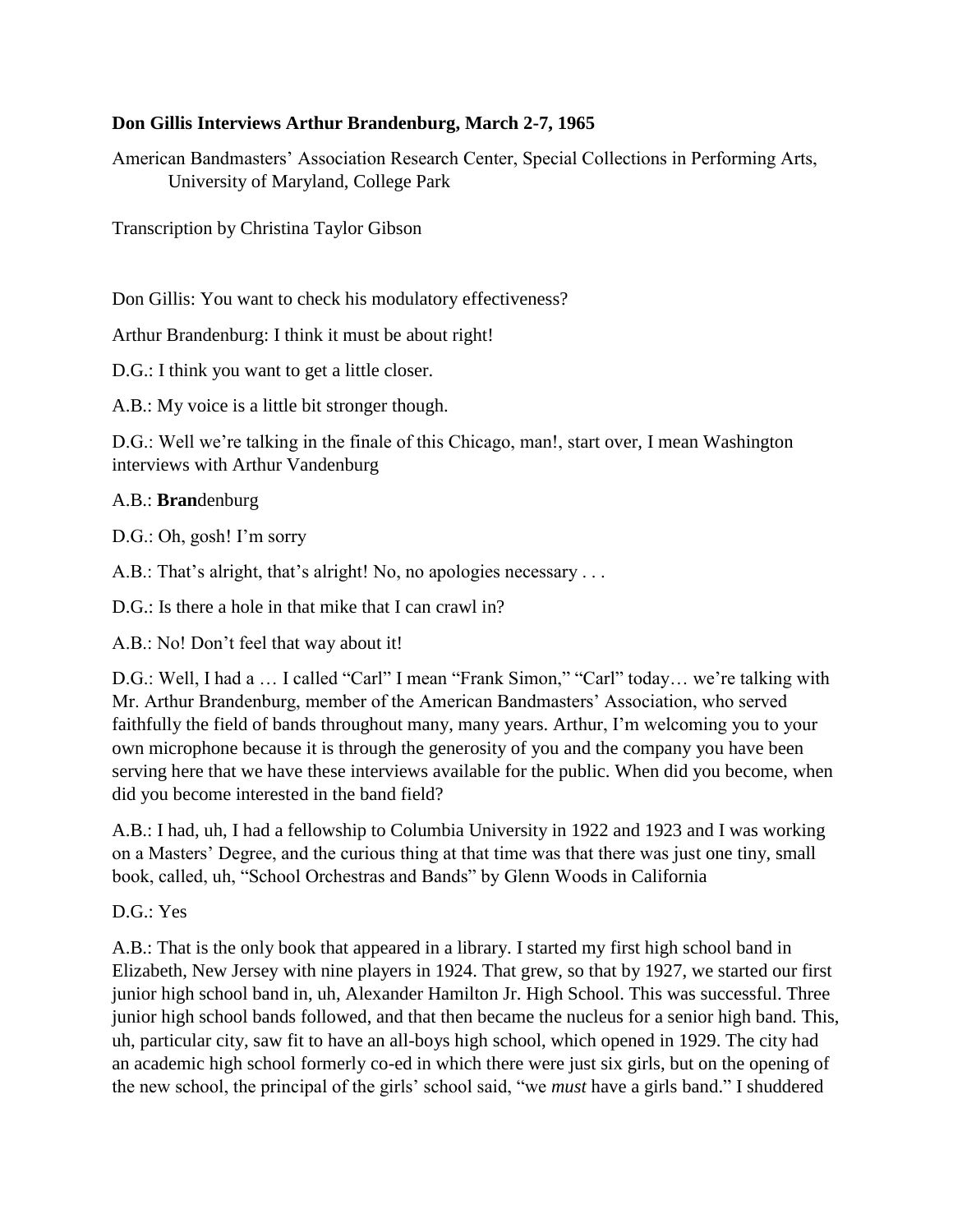at the thought because there'd been no experience of this type *at all*. However, with the fine cooperation of the principal, and I'm sure, some financial aid from his own pocket, he saw fit to have a seventy-five piece girls' band organized, fully uniformed, sent to a state contest, to win first place in the first year, uh, uh, competition for bands.

D.G.: This must've been the first girls' band ever?!

A.B.: I'm not sure.

D.G.: Well, you preceded Phil's his all-girls band.

A.B.: Ha! Well, uh, throughout the years, then from 1929 to 1942, I was the fortunate person to conduct both the girls' band, or, 'scuze me, or, the girls' band, the boys band, the girls' orchestra, the boys' orchestra, simultaneously. I had four hours of conducting a day.

D.G.: Did you ever get them together?

A.B.: Yes, later, this came as a result, you can well imagine that parents were anxious to have some sort of coeducation in this educational set-up and, uh, quite by accident, it was necessary then to call the finest boy players and the finest girl players, and we made a sort of composite city group. This continued until 19, uh, 1942. May I go back just a little bit please and say that in 1939, 40, and 41, the boys' high school went to the national regional contests and won three consecutive first divisions. The girls came along very close behind—they were better in their orchestral fields somewhat—but they were just one step, possibly, as far as divisional ratings was concerned. In 1944, when the second World War broke out, uh, naturally, the boys high school, felt the extreme effects of, uh, alumni and so on, going off to service. But, uh, the recreational commissioner, who was then, uh, on, uh, a sort of part-time basis approached me one day, and said, um, "Mr. Brandenburg, we're doing a lot for our athletes in recreation, but are we doing the same for our people in music?" Well, the answer was no. "Are we going to do anything about it?" "Well, what shall we do?" "Well, uh, why not see, if we could, uh, if we can't have a rehearsal of some sort in a recreational facility?" So we cleared it with the school authorities, merely put an announcement in the paper and, uh, we had forty-five people report with instruments at the first rehearsal. Quite complete as far as instrumentation was concerned, except for the instruments that we borrowed from the school rehearsal, uh, facilities. At the second rehearsal, uh, fifty-five, uh, people reported, largely young ladies because the men were in service.

#### D.G.: Yes.

A.B.: So the first summer, we played three concerts in recreational parks. And, uh, the young men who heard about this uh, successful venture said, "please keep this going 'til we get back!" So, when they came back, now, uh, uh, the band, evened off again, and, uh, out of a band of seventy-five, half were women and half were men. And, uh, I must honestly say that I b'lieve it was the impetus of these fine contests, over the years, that had, uh, molded a feeling of, of, uh, wanting to continue this educational program in music. So we, and, uh, the interest was so great that this band stayed together all year! Through the sponsorship of the Elizabeth Recreation Commission. This band was together for seventeen years. It, uh, was used, for raising money for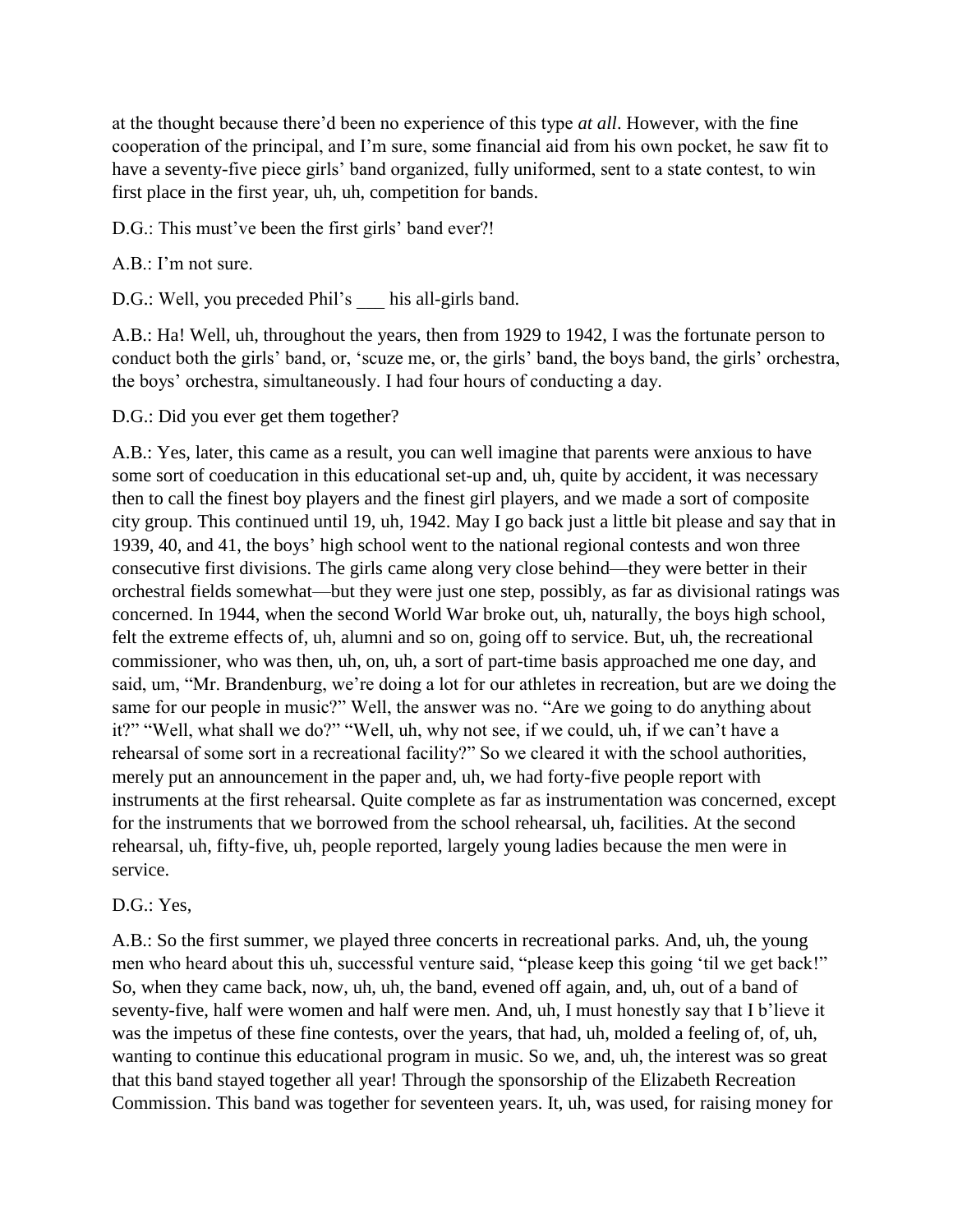charity to the amount of somewhere between 20 and 25 thousand dollars. It became semiprofessional in that the local union cooperated and, uh, saw fit to aid in every phase possible, furnishing players where there might be vacancies, and helping in every respect. This was a great joy. We were close to New York, yes, I will repeat that, we were close to New York, and we utilized soloists from the Goldman band: Jimmy Burke, we had, uh, Percy Granger, twice, we had, uh, uh, Mr. Hoffman in the clarinet section, we had Frances Blazedoh, we had Frederick Wilkins, we had, uh, Sigmund Rasher, and a host, uh, Eric Leitsohn, and

## D.G.: Some highlights,

A.B.: And I'm very proud of the fact that Dr. Goldman came out three times to honor this particular band. So this, to, uh, a band man, who has worked largely in the school field, this was a great joy.

D.G.: How many students would you say that you had served? Or who served you, or mutually cooperated in making all of this possible during those years? Would you say . . . ten thousand? Twelve? Fourteen?

A.B.: Uh, strangely enough, in the seventeen years, over 600 alumni appeared in this band. Uh, the Elizabeth School System is large enough so that when you have two academic high schools, a vocational school, four junior high schools, uh, the number of instrumental students would be staggering. I mean, in the amount, you would have four or five hundred students easily per year.

## D.G.: mmhhmm

A.B.: On the average, I would say.

D.G.: Well, you've seen the band grow through this cultural explosion, which started from nothing thirty years ago and is, or almost nothing thirty years ago in the schools and has now grown to gigantic proportions. What . . . was there a single factor or are there several factors, you think, which caused this? Why this interest in bands? Why not the orchestra?

# [pause]

A.B.: I b'lieve the first impetus of this came largely from the fact that, uh, uh, both from the standpoint of material, from the standpoint of preparation of teachers, probably the band movement had gotten greater impetus. Uh, the string, uh, the string program, uh, would, I think, normally, had come along, if the same emphasis had been placed there. I think it was another one of these cases where, uh, you do the best with the amount of teaching time that you have available. The bands, of course, were, uh, constantly in the band for, uh, community affairs, and, uh, probably with, uh, the amount of music written for them, and the progress they made, uh, probably developed faster for that reason.

D.G.: You don't think it was, uh, flashy uniforms and, uh, parades, rather than ..

A.B.: No, I don't think so . . . I would throw a lot of emphasis on the competitive field though, and I mean this in the proper light, to the extent that when students, both in solo and ensemble contests, and in the regular, larger groups, when they would go, to contests, competitive festivals,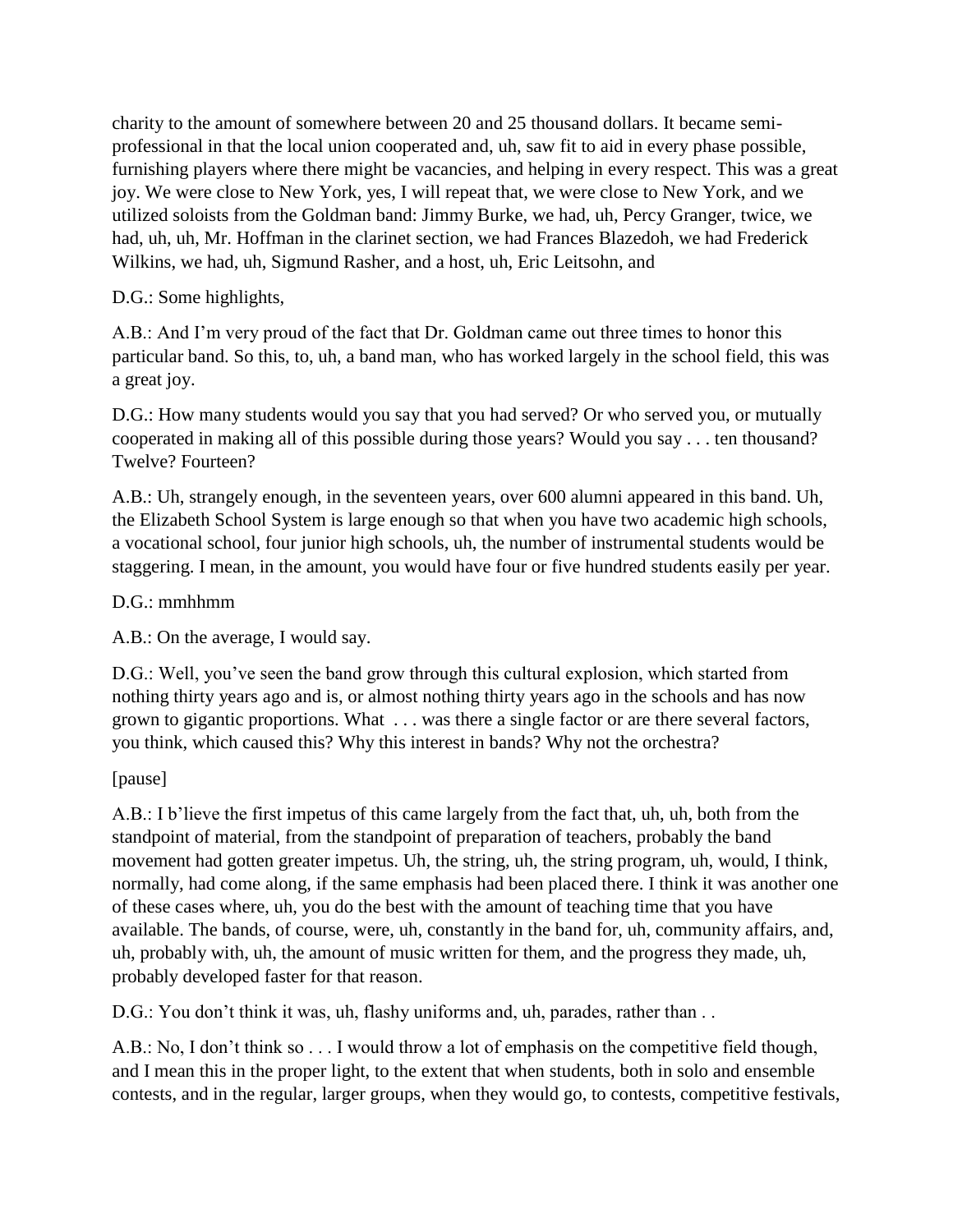if you please, and be evaluated by outstanding musicians, I think the band directors then had the support of the professional man who could come in and say the same thing to the students and the student would make remarkable progress. I think one of the great joys of a musical director who has spent this amount of time is in the number of students, of his own students, who have gone out into the field and become directors, some who have joined symphony orchestras, and are holding prominent positions and, I must not forget the ladies, even though the ladies may not have gone into the professional field, they again, have encouraged their own offspring as they came along in succeeding generations and I think this made for a real, fine, wholesome situation.

D.G.: It has sort of been the natural thing to do then, since the band itself is a natural American expression, and one gravitated to the band and then one had children and then remembering the fun they had as band players then sent their children on into the band, would you say?

A.B.: Yes, and this was very evident in such things as PTA groups, actually community groups, uh, we had such things as national music week, sponsored by all the service clubs. Well that was a fine opportunity for our school groups to, uh, pinpoint the work of a particular music department of the year.

D.G.: Arthur, uh, you've had a long, experience now, uh, almost a lifetime, spent in the field of music. Let's pretend, uh, we're going back to that same library where you were in 1923, what kind of books on bands do you think you might find on the shelves now, after all of these years when you could only find one back in 1923, what, do you think there might be more now, has, have there been a great number of new texts written?

A.B.: I think I've been most fortunate in that in my teaching career, I have sought out, actually, every single printed method that has been published in the United States and somewhere in that method, the man who wrote it took the trouble to set down his very best ideas. Certainly, we have finer, uh, methods, of all sorts today, but basically, since we are talking about, uh, having music come to uh, uh, a high point of excellence, there was a surprising amount of material even in the early texts. When I speak of such things as, uh, the Barnhouse Educator. Some of the very early publications of the Vandercook School. The coming along of such methods of the Rubank System. And there were other methods. It seemed like there were two tendencies: there was the tendency to develop a method for a particular instrument, and also a method for a consummate family of instruments. A fine teacher seemed to adapt himself to whatever the situation was, and no two situations were alike in the teaching field.

D.G.: So one kept pace with the other ...

# A.B.: I feel so

D.G.: Man was supplied by the information required. And you spoke, not very much as everyone made of this, you spoke of fine players from major symphony orchestras coming to you to help your, your, uh, students, your individual students, such as Frances Blazedale, uh, excellent flute player, uh, who may have come and uh, also helped your students to find new ways of playing flute better, or Fred Wilkins, or some of the other men from the Philharmonic.